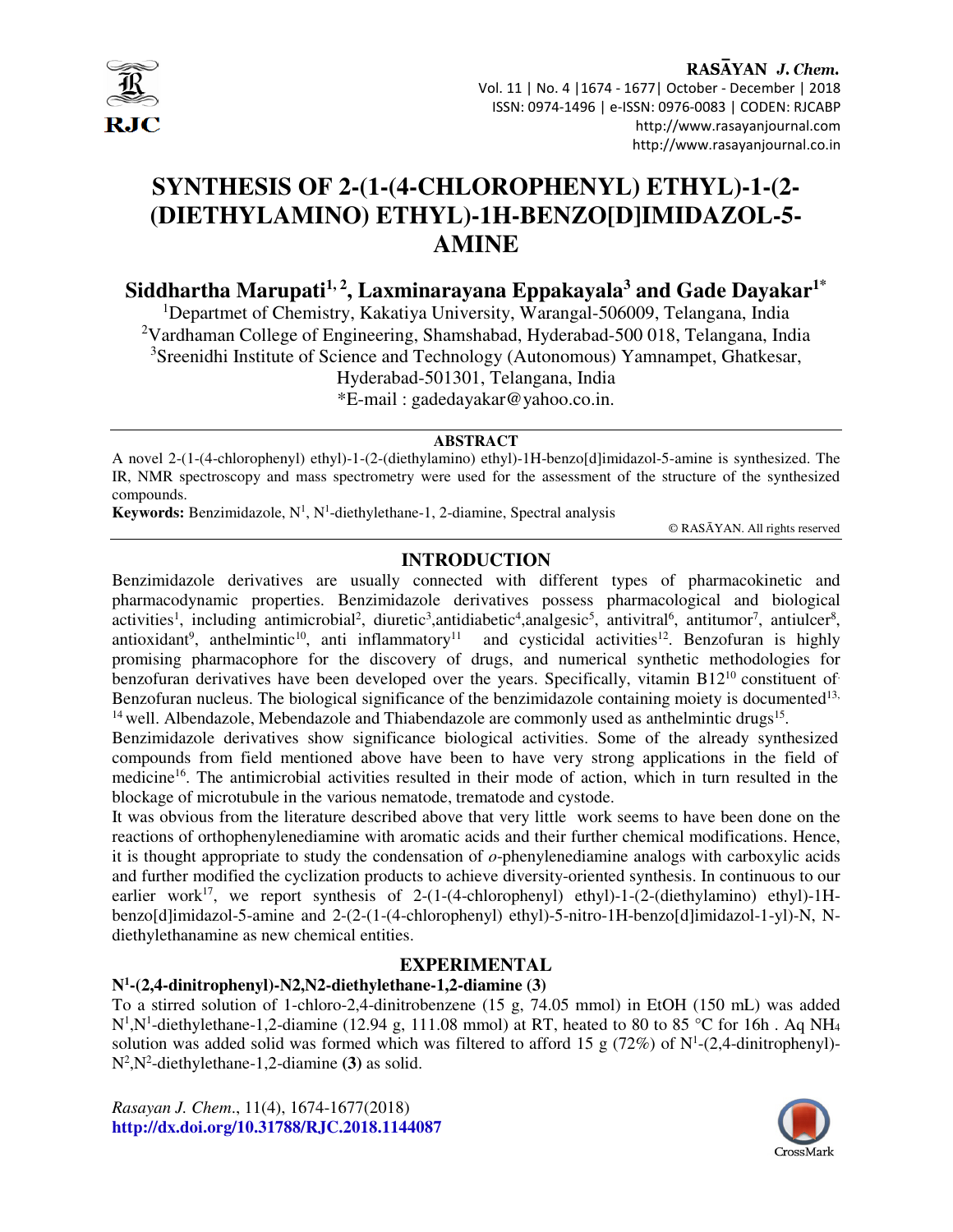# **TLC System**

EtOAc: pet ether  $(4: 6)$ ; R<sub>f</sub>: 0.2 <sup>1</sup>H NMR (400 MHz, CDCl<sub>3</sub>):9.15 (d, 1H, J = 2.8 Hz), 9.14 (brs, 1H), 8.26 (dd, 1H, J = 9.6 & 2.4 Hz), 6.87 (d, 1H, J = 9.6 Hz), 3.40 (q, 2H), 2.80 (t, 2H), 2.60 (q, 4H), 1.08 (t, 6H); Mass:  $(m/z = 283.1 \ (M+H)^{+})$ .

# **N1 -(2-(diethylamino) ethyl)-4-nitrobenzene-1, 2-diamine (4)**

N<sup>1</sup>-(2,4-dinitrophenyl)-N<sup>2</sup>,N<sup>2</sup>-diethylethane-1,2-diamine **(3)** (15 g, 53.19 mmol) was combined with EtOH (150 mL), which was subsequently added to a pre-mixed solution of aqueous; ammonium sulphide (10.8 g, 159.57 mmol) in EtOH (300 mL) and Water (150 mL), at 60 °C for 30 min and the reaction mixture was stirred for 24h at  $80 - 85$  °C. Completion of the reaction was monitored by TLC. Water was added to the reaction mixture and extracted with DCM. Column chromatography was used for the purification of crude compound over silica gel  $(100 - 200 \text{ mesh})$  using a solvent gradient of  $2 - 3\%$ MeOH in CHCl<sub>3</sub> as eluent to afford 11 g (80%) of  $N^1$ -(2-(diethylamino)ethyl)-4-nitrobenzene-1,2diamine **(4)** as solid.

#### **TLC System**

MeOH: CHCl<sub>3</sub> (1:9);  $R_f$ : 0.3 <sup>1</sup>H NMR (400 MHz, CDCl<sub>3</sub>): 7.81(dd, 1H, J= 8.8 Hz & 2.0 Hz), 7.60 (d, 1H, J = 2.4 Hz), 6.51 (d, 1H, J = 8.8 Hz), 5.11 (brs, 1H), 3.20 (q, 2H), 2.76 (t, 2H), 2.56 (q, 4H), 1.04 (t, 6H); Mass:  $(m/z = 252 (M+H)^{+})$ .

#### **2-(4-chlorophenyl)-N-(2-(2-(diethylamino) ethylamino)-5-nitrophenyl) propanamide (6)**

N1 -(2-(diethylamino)ethyl)-4-nitrobenzene-1,2-diamine **(4)** (11 g, 43.65 mmol) dissolved in DCM (150 mL) was added 2-(4-Chloro-phenyl)-propionic acid **(5)** (11.24 g, 61.11 mmol), EEDQ (10.78 g, 43.65 mmol) at RT heated and refluxed for 24h at 50 to 55 °C. Completion of the reaction was monitored by TLC. To the reaction mixture Aq NH4 solution was added and extracted with DCM. The column chromatography was used for the purification of crude compound over silica gel  $(100 - 200 \text{ mesh})$  using a solvent gradient of 1% MeOH in DCM as eluent to afford 6 g  $(35%)$  of 2-(4-chlorophenyl)-N-(2-(2-(diethylamino)ethylamino)-5-nitrophenyl)propanamide **(6)** as solid.

<sup>1</sup>H NMR (400 MHz, CDCl<sub>3</sub>): 8.04 (d, 1H, J = 9.2 Hz), 8.01 (s, 1H), 7.36 (dd, 4H, J = 8.0 Hz), 6.63 (brs, 1H), 6.57 (d, 1H, J = 8.8 Hz), 5.29 (s, 1H), 3.74 (q, 1H), 3.15 (q, 2H), 2.67 (m, 2H), 2.53 (q, 4H), 1.61 (d, 3H), 1.00 (t, 6H);

Mass:  $(m/z = 419.1 (M+H)^{+})$ .

#### **2-(2-(1-(4-chlorophenyl) ethyl)-5-nitro-1H-benzo[d] midazole-1-yl)-N, N-diethylethanamine (7)**

To a stirred solution of 2-(4-chlorophenyl)-N-(2-(2-(diethylamino)ethylamino)-5 nitrophenyl)propanamide **(6)**  $(2.5 \text{ g}, 5.98 \text{ mmol})$  in CHCl<sub>3</sub>  $(50 \text{ mL})$  was added PCl<sub>5</sub>  $(4.9 \text{ g}, 23.92 \text{ mmol})$ at RT heated and refluxed fro overnight . Completion of the reaction mixture was monitored by TLC. Aq NH<sub>4</sub> solution was added to the reaction mixture at  $0^{\circ}$ C and extracted with CHCl<sub>3</sub>. The column chromatography was used for the purification of crude compound over silica gel  $(100 - 200 \text{ mesh})$  using a solvent gradient of  $1 - 1.5\%$  MeOH in CHCl<sub>3</sub> as eluent to afford 2 g (83%) of 2-(2-(1-(4-chlorophenyl) ethyl)-5-nitro-1H-benzo[d] midazole-1-yl)-N, N-diethylethanamine **(7)** as solid.

<sup>1</sup>H NMR (400 MHz, CDCl<sub>3</sub>): 8.74 (d, 1H, J = 2.4 Hz), 8.20 (dd, 1H, J = 8.8 & 2.0 Hz), 7.33 (d, 1H, J = 9.2 Hz), 7.28 (d, 2H, J = 8.4 Hz), 7.16 (d, 2H, J = 8.4 Hz), 4.50 (q, 1H), 4.00 (t, 2H), 2.57 (m, 1H), 2.51  $(m, 1H)$ , 2.39  $(m, 4H)$ , 1.83  $(d, 3H, j = 5.4 Hz)$ , 0.86  $(t, 6H)$ ; Mass:  $(m/z = 4.1.2 (M+H)^{+})$ .

#### **2-(1-(4-chlorophenyl)ethyl)-1-(2-(diethylamino)ethyl)-1H-benzo[d]imidazole-5-amine (8)**

2-(2-(1-(4-chlorophenyl)ethyl)-5-nitro-1H-benzo[d]imidazole-1-yl)-N,N-diethylethanamine **(7)** (2.4 g, 6.0 mmol) was combined with MeOH (40 mL) which was subsequently added to a prepared solution of saturated Aq; NH<sub>4</sub>Cl (20 mL), Zinc powder (4.0 g, 60.0 mmol) at  $0^{\circ}$ C and stirred at RT for overnight. Sat NaHCO<sub>3</sub> solution was added to the reaction mixture and extracted with EtOAc (2 x 100 mL) The organic layer was concentrated under reduced pressure after it was washed with water, brine and dried over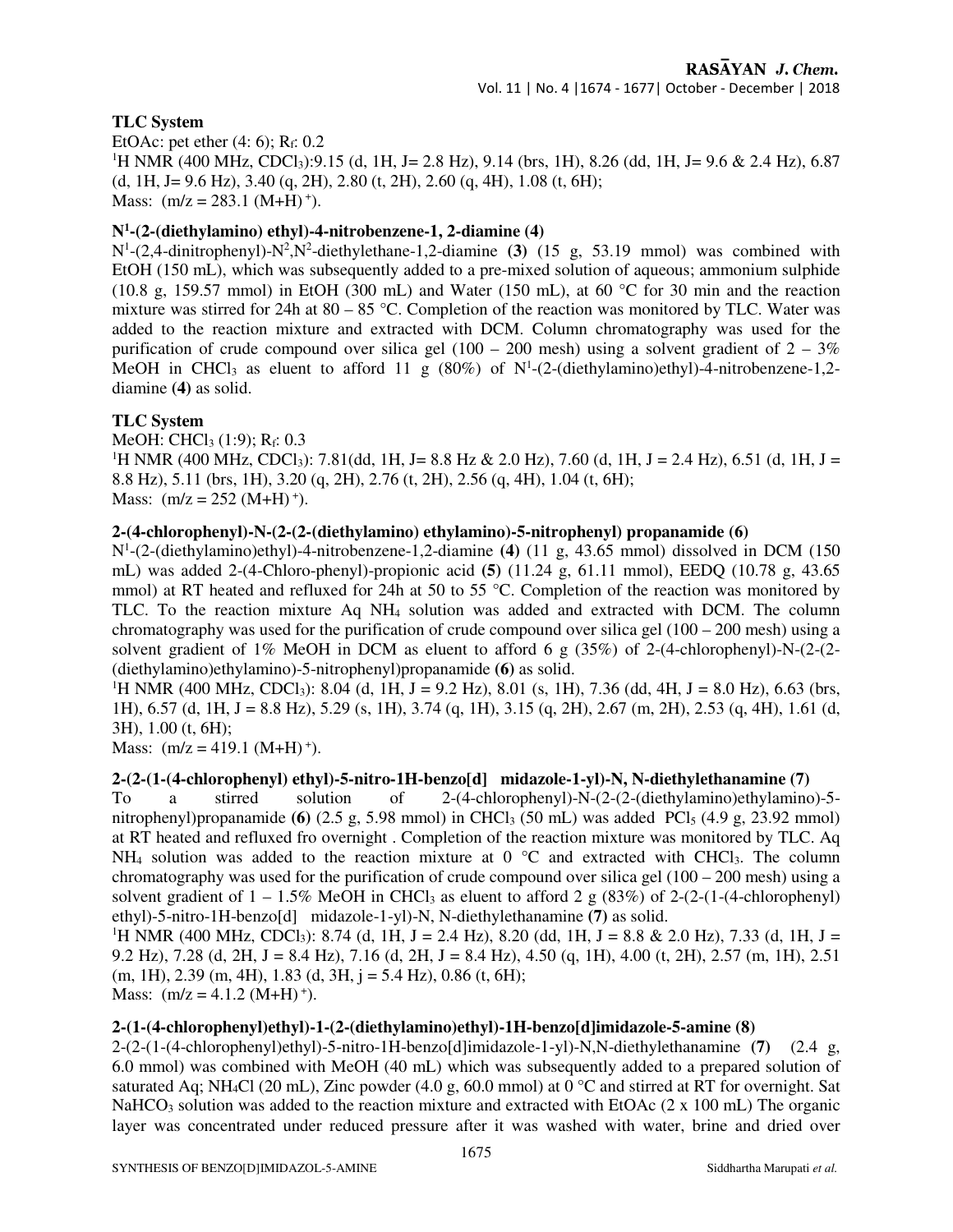#### RASAYAN J. Chem. Vol. 11 | No. 4 |1674 - 1677| October - December | 2018

(anhyd.Na2SO4). The column chromatography was used for the purification of crude compound over silica gel (100 – 200 mesh) using a solvent gradient of  $2 - 2.5\%$  MeOH in CHCl<sub>3</sub> as eluent to afford 1.2 g of 2-(1-(4-chlorophenyl) ethyl)-1-(2-(diethylamino) ethyl)-1H-benzo[d]imidazole-5-amine **(8)** as solid.

# **TLC System**

# MeOH: CHCl<sub>3</sub>  $(1:9)$ ; R<sub>f</sub>: 0.3

<sup>1</sup>H NMR (400 MHz, CDCl<sub>3</sub>): 7.36 (dd, 4H, J = 8.2 Hz), 7.12 (d, 1H, J = 8.8 Hz), 6.82 (s, 1H), 6.61 (dd, 1H, J = 8.2 & 2.0 Hz) 4.52 (q, 1H), 4.01 (m, 2H), 2.52-2.16 (m, 6H), 1.62 (d, 3H, J = 9.2 Hz), 0.78 (t, 6H);

Mass:  $(m/z = 370.9 (M+H)^+$ ).



# **RESULTS AND DISCUSSION**

1-chloro-2,4-dinitrobenzene and  $N^1$ , N<sup>1</sup>-diethylethane-1,2-diamine react to form N-(2-(diethyl amino)ethyl)-2,4-dinitrobenzenamine **(3)**. Compound **3** is treated with ammonium sulphide to give N<sup>1</sup> -(2- (diethyl amino) ethyl)-4-nitrobenzene-1,2-diamine **(4)** which on treatment with 3-(4-chlorophenyl)butan-2-one gives N-(2-(2-(diethylamino)ethylamino)-5-nitrophenyl)-2-(4-chlorophenyl)propanamide **(6)**. Compound 6 reacts with PCl<sub>5</sub> to form  $2-(2-(1-(4-chlorophenyl)ethvl)-5-nitro-1H-benzofd|imidazol-1-vl)-$ N,N-diethylethanamine **(7)** which on reaction with Zn/NH4Cl gives 2-(1-(4-chlorophenyl)ethyl)-1-(2- (diethylamino)ethyl)-1H-benzo[d]imidazol-5-amine **(8)**.

# **CONCLUSION**

We have presented simple, cost-effective, and practical method for the preparation of 2-(1-(4chlorophenyl)ethyl)-1-(2-(diethylamino)ethyl)-1H-benzo[d]imidazol-5-amine. This methodology provides an efficient alternative to existing methods for the synthesis of benzo[d]imidazole.

# **ACKNOWLEDGMENT**

The authors are thankful to the principal and management of Vardhaman College of Engineering, Shamshabad, Hyderabad, for their encouragement and support for doing the research work.

# **REFERENCES**

- 1. M. Shaharyar, A. Mazumder, *Arab. J. Chem*., **10**, S157 (2017).
- 2. M. Deshmukh, A. Suryavanshi, S. Jagtap, S. Deshmukh, *ChemInform*, **40**, 47 (2009).